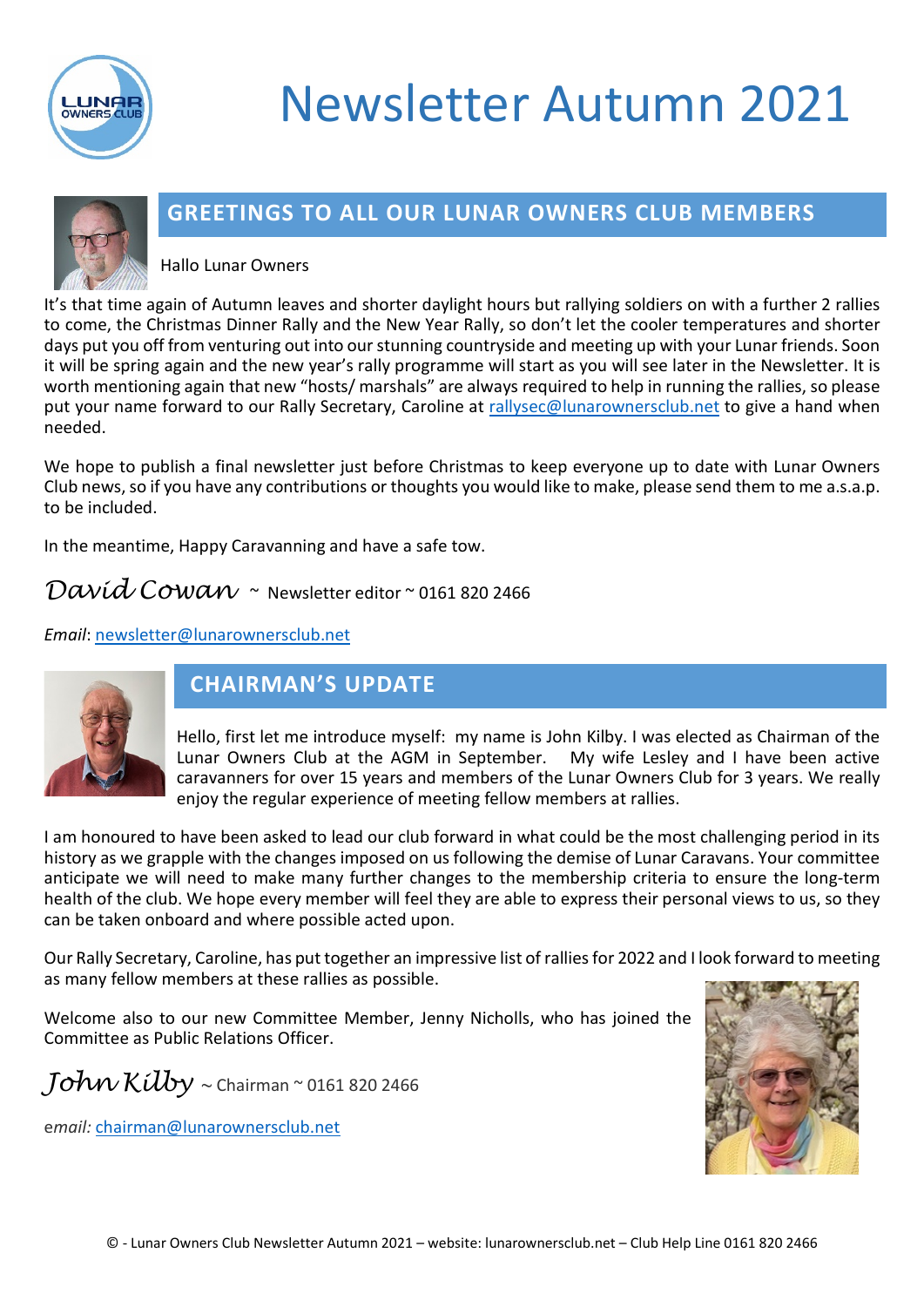### **MEMBERSHIP UPDATE**

I start by reminding you all that the membership renewal window is now open and closes on the 31<sup>st</sup> December, so don't delay, get your subs paid sooner rather than later!

This year we are doing something slightly different. New membership cards will be issued in the first week of January along with the new password for accessing the Members only part of the website from  $1<sup>st</sup>$  January 2022. Until the new password is issued the current password will remain active. Lunar Handbook inserts will also be sent out in a return to the printed version of the inserts for your Lunar Owners Club Handbook ring binder.

For those of you who have joined during the COVID period when we have only used an online version this means that when you attend your first rally you will be given a Lunar Handbook ring binder to keep the inserts in. Members who joined during the COVID period and have already attended a rally will get their ring binder on their next rally. This can be arranged by notifying the rally marshal when you make your booking.

The inserts will be a slimmed down version of the previous ones similar to the online version. The reason being with the demise of Lunar Caravans/Automotive most dealerships are no longer Lunar agents and are therefore not requiring having their names and advertisements included in our handbook, but rest assured all the information regarding club contacts, Who's Who and rally info will still be included, and the online version will still be available on the website for those wishing to use it. Lorem Ipsum

Despite the current situation regarding the non-availability of new Lunar Caravans, the membership is still looking healthy with several new members joining after buying used Lunars. It is however expected that as in previous years membership normally falls with a number not renewing their membership. This is normally made up by new members joining during the year. Fortunately, those not renewing seem to be largely members who have joined but have never rallied so rally attendance hopefully will remain healthy. This coupled with the membership criteria changes passed at this year's AGM *(if you were a member at 1 January 2020 and have replaced your Lunar with another make you can still remain members and join us on rallies)* should ensure the clubs future is secure.

Finally, renewal time is an ideal opportunity to update your membership details so if you have changed your address, telephone number, email address or even your caravan please let me know by email to [membership@lunarownersclub.net](mailto:membership@lunarownersclub.net)

It would also be very helpful for those of you who may have decided not to renew your membership to let me know the reason so that we can continue to improve the club and make it a friendly place and hopefully improve member's experience.

# $Johw$   $Hammond$  ~ Membership Secretary ~ 0161 820 2466

e*mail:* [membership@lunarownersclub.net](mailto:membership@lunarownersclub.net)

# **RALLY REPORTS**

#### **SUTTON HOO RALLY - AUGUST 12TH TO 17TH**



I have wanted to visit the legendary Sutton Hoo for many years and having watched the film "the Dig " we already knew that we were going to see a variety of lumps and bumps in the grass so we weren`t disappointed in the visit. The cream tea was a real bonus. Like this trip the rest of the rally was thoroughly enjoyable!

The weather mostly stayed fine and warm allowing us to enjoy activities on site as well as a variety of excursions. At the arrival get -together members welcomed new ralliers Paul and Sonja and were given details of the rally plans....with copious amounts of cake of course!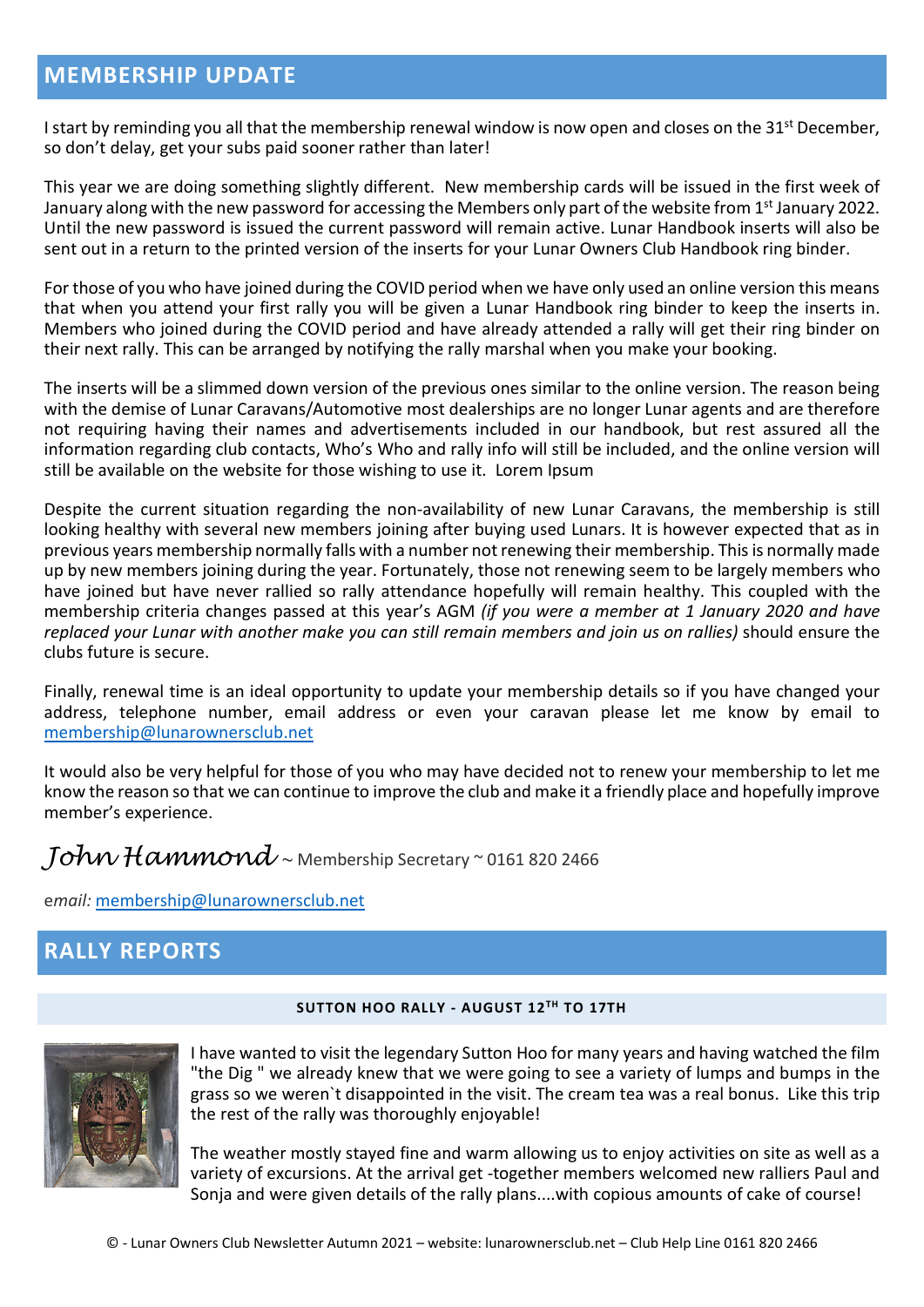During the rally we enjoyed two group meals at the local pub as well as a social evening with a quiz and American supper in the barn on site. To keep everyone active we also had a game of Noki or "silly skittles " and a few people visited the local Suffolk Punch Horse Centre although this wasn't considered a high spot in the week!

We also used the barn again for a farewell wine and nibbles session. Well, after the marshals worked so hard cleaning it ,it would have been a shame not to take advantage of the space.

Our second new ralliers Bob and Julie were delayed by illness but apparently enjoyed the time they spent with us as they have booked to come on the Hallowe`en rally. It was really good to see first time ralliers out with us and even better to see how welcome they were made to feel. New members Paul & Sonja joined us for their first rally, saying they'd felt very welcome and they'd definitely do it again!

Looking back this was a very successful rally and our thanks go to the Marshals and co- marshals. Thank you Cathy ,Phil, Jenny and Keith for all your hard work !!

*Caroline & Roger Applegate*

#### **"HALLOWEEN" RALLY, COOMBE NURSERY, SALISBURY - OCTOBER 28TH TO NOVEMBER 4TH**

We all arrived in blustery conditions though it was thankfully dry at the time of pitching. Thirteen vans were booked into the rally and the majority of those attending decided not to erect their awnings due to very windy conditions. A lucky decision as it turned out. The site being on high ground was very open to the elements. However, it is next to Salisbury Racecourse with lovely views of the surrounding countryside.

This was the second time we had been to this site for Halloween, the last visit being in 2018. A real bonus at this site is a room available for our use. After everyone had set up, we then gathered for our usual tea and cakes and to greet our fellow ralliers, who included new members Sandra and Bob Davis. It is great to think we are now returning to some semblance of normality with our friendly and relaxed rallies.

Whilst the first three nights were very windy and wet, the days were dry enabling everyone to go out and about. As Terry and I knew Salisbury quite well we explored more of the surrounding villages, which we found very picturesque. Others ventured into the city to visit the Cathedral or drive a little further afield.

For the Halloween evening it was fun to see the imaginative costumes and to guess who were hiding behind some of the masks. The Marshals had worked hard to prepare a buffet meal which we all enjoyed. Prizes were awarded for the best costumes with Roger as a brilliant "Phantom of the Opera" and Julie a very ghostly apparition.





The following day was spent relaxing and decorating the vans in readiness for judging. Many of these were very elaborate and creative, who will ever forget Vic and Linda's giant spider and webs adorning their van and awning. Bob and Julie had a very animated display both outside and inside their caravan, much to everyone's amusement. After everyone had taken part in awarding points these were combined, with the result that first prize was awarded to Mike Gyles for his depiction of an eerie graveyard scene in his front window, together with a manipulated ghost puppet. Well done Mike and Ann! *(More photos on the Club's Facebook page)*

On another day a walk was arranged with a tour guide around the areas of Salisbury loved by Constable. Lorna our guide was very knowledgeable, as well as having a great sense of humour. We certainly learnt more about the background to his paintings and the affection he had not only for the city but the friendships he had made over the years.



All too soon the rally was coming to a close and our last evening was spent in the hall enjoying drinks and nibbles and saying farewells before departure the following morning.

Our thanks go to the Marshals, Caroline and Roger, Cathy and Phil for a very successful rally.

#### *Karen and Terry Hughes*